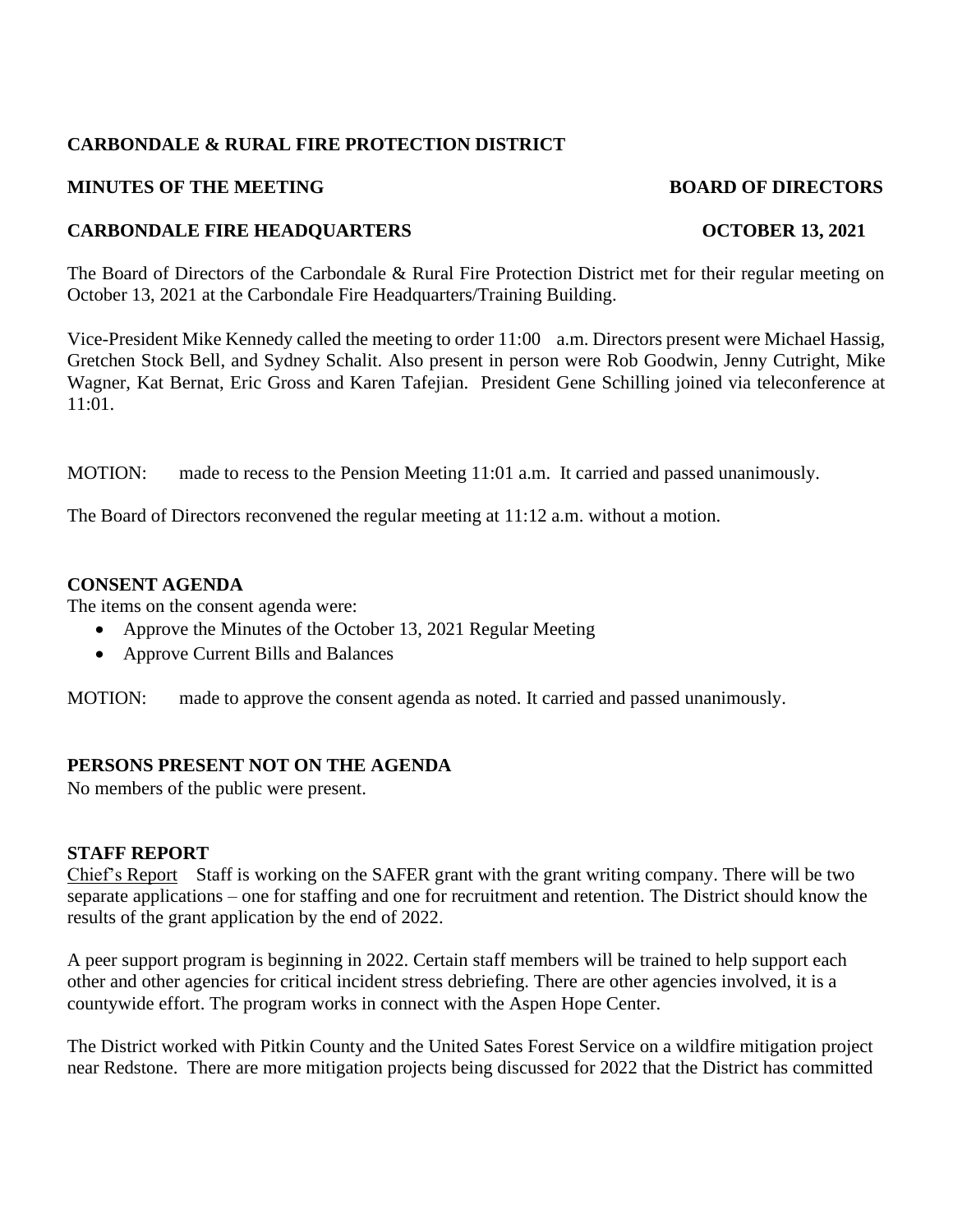to help with. These projects improve the wildlife habitat and can help slow a wildfire fire, giving people time to evacuate and firefighters a chance to stop the spread before it gets to Swiss Village.

Attorney's Report The easement is in place for the Aspen Glen property. Verizon is working on approval from Garfield County and hopes to start construction in summer 2022. Eric Gross was directed to request an easement to the power site, to check on the requirements for installation of one or two conduits on the property and check on any requirements, standards and agreements regarding placement of the tower that may interfere with future district development of the property. It was noted that the Aspen Glen contract would be prorated for the current year once the contract is complete.

# **BOND PROJECTS**

Training Ground Update The project is moving forward and on target for completion in December 2021. The prop company will install the fire props once the building is complete and expected to be done in February 2022.

## **2022 BUDGET**

Proposed 2022 Budget Rob Goodwin presented the revised 2022 budget and reviewed the changes. It was noted that the Station 81 expansion project was removed from the budget. The cost came in well over budget at \$1.1 million and is not feasible for 2022. General discussion regarding the expansion project followed.

#### Set Public Hearing for 2022 Budget

MOTION: made to set the public hearing for adoption of the budget November 10th. It carried and passed unanimously.

#### **NEW BUSINESS**

Open House The annual open house will be held on Saturday, October 16 from 10 am  $-2$  pm.

Training Ground Power Easement Xcel needs an easement for the training ground project to install a larger transformer. There will be an agreement that needs to be signed once it has been surveyed.

October 27 Regular Meeting

\*at some point President Gene Schilling lost his connection to the meeting\*

MOTION: made to cancel the October 27, 2021 regular meeting. It carried and passed 4-0.

MOTION: made to adjourn the Board of Directors meeting at 11:47 a.m. It carried and passed